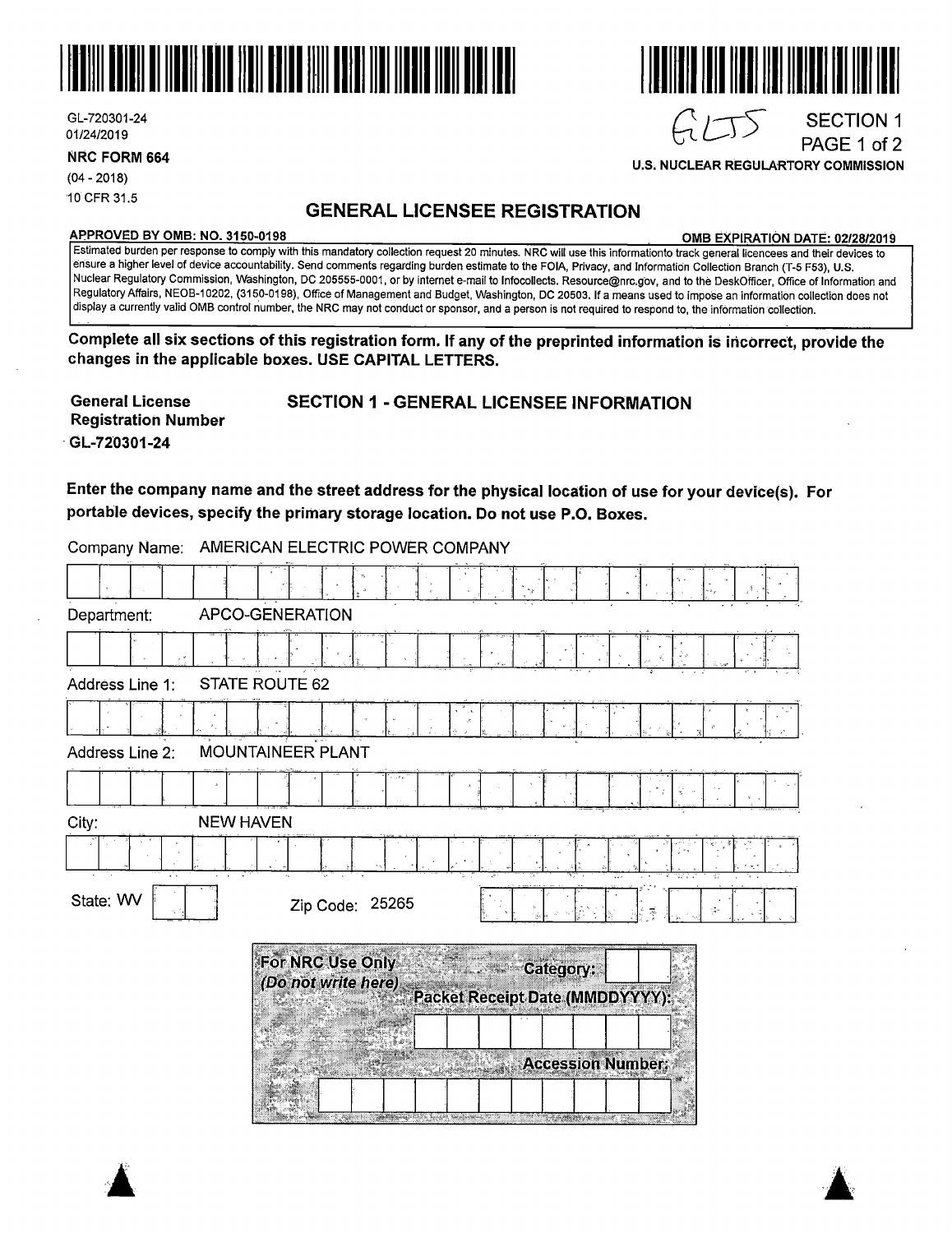

| GL-720301-24 |  |
|--------------|--|
| 01/24/2019   |  |

Ŷ.



**SECTION 1** PAGE 2 of 2

### **SECTION 1 - GENERAL LICENSEE INFORMATION (Continued)**

Enter the name, telephone number and title of the person who is the responsible individual for the device(s).

| Last Name: PURDUM                                                                       |                                |
|-----------------------------------------------------------------------------------------|--------------------------------|
|                                                                                         |                                |
| <b>CHRISTOPHER</b><br>First Name:                                                       | Middle Initial: A              |
|                                                                                         |                                |
| <b>Business Telephone Number:</b><br>(304) 882-4193                                     | Extension:                     |
|                                                                                         |                                |
| Title:<br><b>CURRENT SAFETY OFFICER</b>                                                 |                                |
|                                                                                         |                                |
|                                                                                         |                                |
| Enter the mailing address where correspondence regarding your device(s) should be sent. |                                |
| Department:<br><b>APCO-GENERATION</b>                                                   |                                |
| $\frac{\log_{10} \omega}{\log_{10} \omega}$                                             |                                |
| P.O. BOX 419<br>Address Line 1:                                                         |                                |
|                                                                                         |                                |
| Address Line 2:<br><b>MOUNTAINEER PLANT</b>                                             |                                |
|                                                                                         |                                |
| City:<br><b>NEW HAVEN</b>                                                               |                                |
|                                                                                         |                                |
| غظ<br>िलो पुरुष<br>Zip Code: 25265.<br>State: WV                                        | ਇਰਾਇਸ ਸਾਹਿਬ ਗੋ<br>िकास गाउँ वि |
| $\sim$                                                                                  |                                |
| $\mathcal{C}^{\mathcal{A}}$                                                             |                                |
|                                                                                         |                                |
|                                                                                         |                                |

÷т

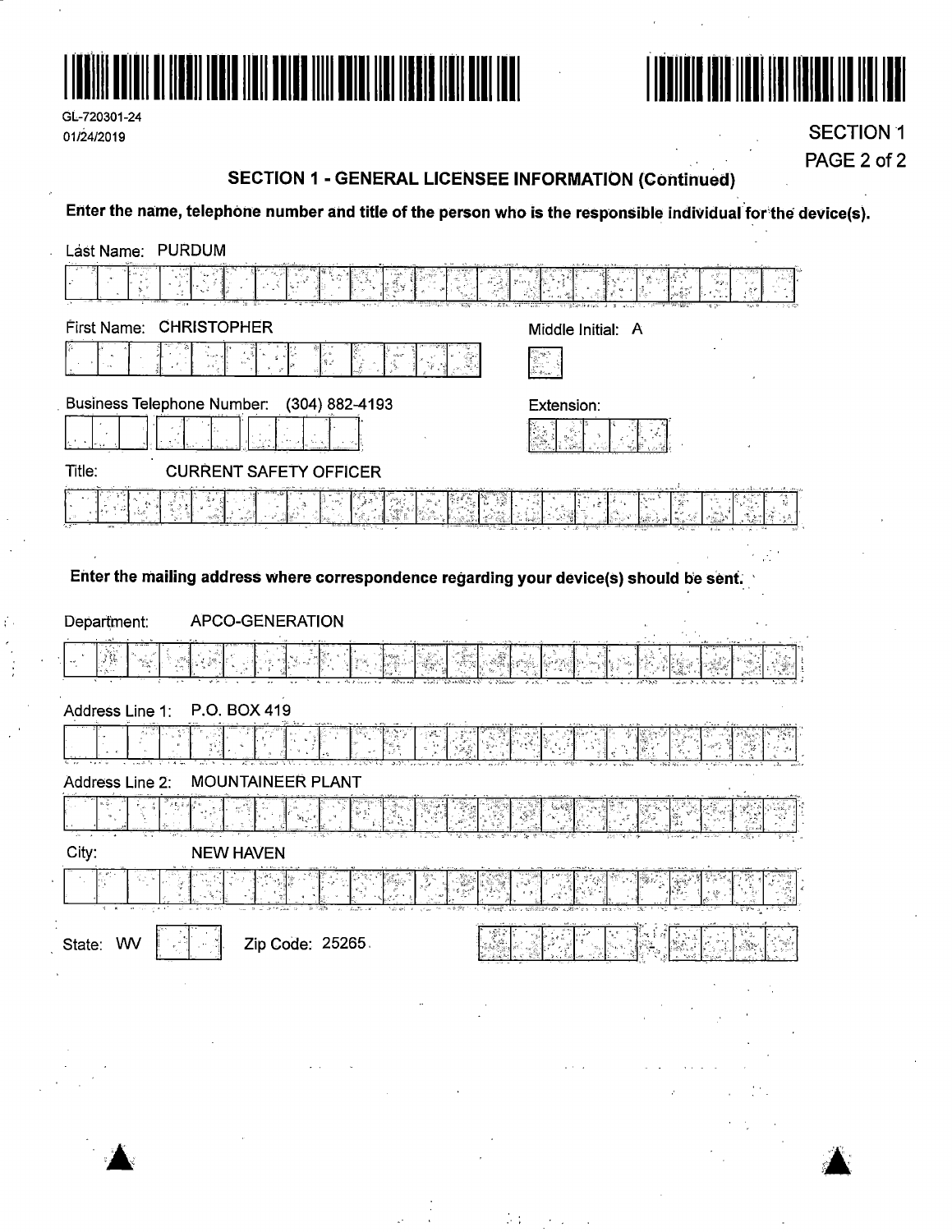|--|



| GL-720301-24 |  |
|--------------|--|
| 01/24/2019   |  |

 $\frac{1}{4}$ 

#### SECTION 2 - DEVICES SUBJECT TO REGISTRATION

Our records indicate that you have these devices. Please updtae the information as necessary

**SECTION 2**  $DAPAAB$ 

|                |    | <b>NRC Device Key</b> |    |                       |                             |             |        | 750532                                |     |  | (Internal Control Number) |              |             |                                     | $\sim$ , $\sim$ , $\sim$ , $\sim$ , $\sim$ , $\sim$ , $\sim$ , $\sim$ , $\sim$ , $\sim$ , $\sim$ , $\sim$ , $\sim$ , $\sim$ , $\sim$ |  |  |                      |                                   |     | PAGE 1 of 5     |  |
|----------------|----|-----------------------|----|-----------------------|-----------------------------|-------------|--------|---------------------------------------|-----|--|---------------------------|--------------|-------------|-------------------------------------|--------------------------------------------------------------------------------------------------------------------------------------|--|--|----------------------|-----------------------------------|-----|-----------------|--|
|                |    |                       |    |                       | Distributor/Dustributed By: |             |        | Thermo Process Instruments, L.P       |     |  |                           |              |             |                                     |                                                                                                                                      |  |  |                      |                                   |     |                 |  |
|                |    |                       |    |                       |                             |             |        |                                       |     |  |                           |              |             | $\frac{\pi}{4} \frac{1}{k_{\rm B}}$ |                                                                                                                                      |  |  |                      |                                   |     |                 |  |
|                |    |                       |    |                       | Distributor License Number: |             | L03524 |                                       |     |  |                           |              |             |                                     |                                                                                                                                      |  |  |                      |                                   |     |                 |  |
|                |    |                       |    |                       |                             |             |        |                                       |     |  |                           |              |             |                                     |                                                                                                                                      |  |  |                      |                                   |     |                 |  |
|                |    | Manufacturer name:    |    |                       |                             |             |        | THERMO MEASURETECH                    |     |  |                           |              |             |                                     |                                                                                                                                      |  |  |                      |                                   |     |                 |  |
|                |    |                       |    |                       |                             |             |        |                                       |     |  | $\hat{\phantom{a}}$       | $\epsilon$ ? |             |                                     |                                                                                                                                      |  |  |                      |                                   |     |                 |  |
|                |    |                       |    |                       |                             |             |        | Device Model (Not Source Model): 5206 |     |  |                           |              |             |                                     |                                                                                                                                      |  |  |                      |                                   |     |                 |  |
|                |    |                       |    |                       |                             |             |        |                                       |     |  |                           | q,           | Tei<br>Teir |                                     |                                                                                                                                      |  |  |                      |                                   |     |                 |  |
|                |    |                       |    | Device Serial Number: |                             | <b>B757</b> |        |                                       |     |  |                           |              |             |                                     |                                                                                                                                      |  |  |                      |                                   |     |                 |  |
|                |    |                       |    | $\sim 10^{-1}$        | č.                          |             |        |                                       |     |  |                           |              |             | $\stackrel{3}{\sim}$                |                                                                                                                                      |  |  |                      |                                   |     |                 |  |
|                |    |                       |    |                       |                             |             |        |                                       |     |  |                           |              |             |                                     |                                                                                                                                      |  |  |                      |                                   |     |                 |  |
|                |    | Transfer Date:        |    |                       | 05/09/2006                  |             |        |                                       |     |  |                           |              |             |                                     |                                                                                                                                      |  |  |                      | Not in possession of device (Also |     |                 |  |
|                |    |                       |    |                       |                             |             |        |                                       |     |  |                           |              |             |                                     |                                                                                                                                      |  |  | complete Section 4.) |                                   |     |                 |  |
|                | MM |                       | DD |                       |                             | <b>YYYY</b> |        |                                       |     |  |                           |              |             |                                     |                                                                                                                                      |  |  |                      |                                   |     |                 |  |
|                |    |                       |    | Isotope (e.g. AM241)  |                             |             |        |                                       |     |  | Activity (e.g. 1005)      |              |             |                                     |                                                                                                                                      |  |  |                      |                                   |     | Unit (e.g. mCi) |  |
| 1              |    | CS137                 |    |                       |                             |             |        |                                       | 145 |  |                           |              |             |                                     |                                                                                                                                      |  |  |                      |                                   | mCi |                 |  |
|                |    |                       |    |                       |                             |             |        |                                       |     |  |                           |              |             |                                     |                                                                                                                                      |  |  |                      |                                   |     |                 |  |
| $\overline{2}$ |    |                       |    |                       |                             |             |        |                                       |     |  |                           |              |             |                                     |                                                                                                                                      |  |  |                      |                                   |     |                 |  |
| 3              |    |                       |    |                       |                             |             |        |                                       |     |  |                           |              |             |                                     |                                                                                                                                      |  |  |                      |                                   |     |                 |  |
|                |    |                       |    |                       |                             |             |        |                                       |     |  |                           |              |             |                                     |                                                                                                                                      |  |  |                      |                                   |     |                 |  |
| 4              |    |                       |    |                       |                             |             |        |                                       |     |  |                           |              |             |                                     |                                                                                                                                      |  |  |                      |                                   |     |                 |  |
|                |    |                       |    |                       |                             |             |        |                                       |     |  |                           |              |             |                                     |                                                                                                                                      |  |  |                      |                                   |     |                 |  |
| 5              |    |                       |    |                       |                             |             |        |                                       |     |  |                           |              |             |                                     |                                                                                                                                      |  |  |                      |                                   |     |                 |  |
|                |    |                       |    |                       |                             |             |        |                                       |     |  |                           |              |             |                                     |                                                                                                                                      |  |  |                      |                                   |     |                 |  |
| 6              |    |                       |    |                       |                             |             |        |                                       |     |  |                           |              |             |                                     |                                                                                                                                      |  |  |                      |                                   |     |                 |  |
|                |    |                       |    |                       |                             |             |        |                                       |     |  |                           |              |             |                                     |                                                                                                                                      |  |  |                      |                                   |     |                 |  |

 $\bar{z}$ 

 $\ddot{\phantom{a}}$ 



 $\bar{\lambda}$ 

 $\mathcal{L}$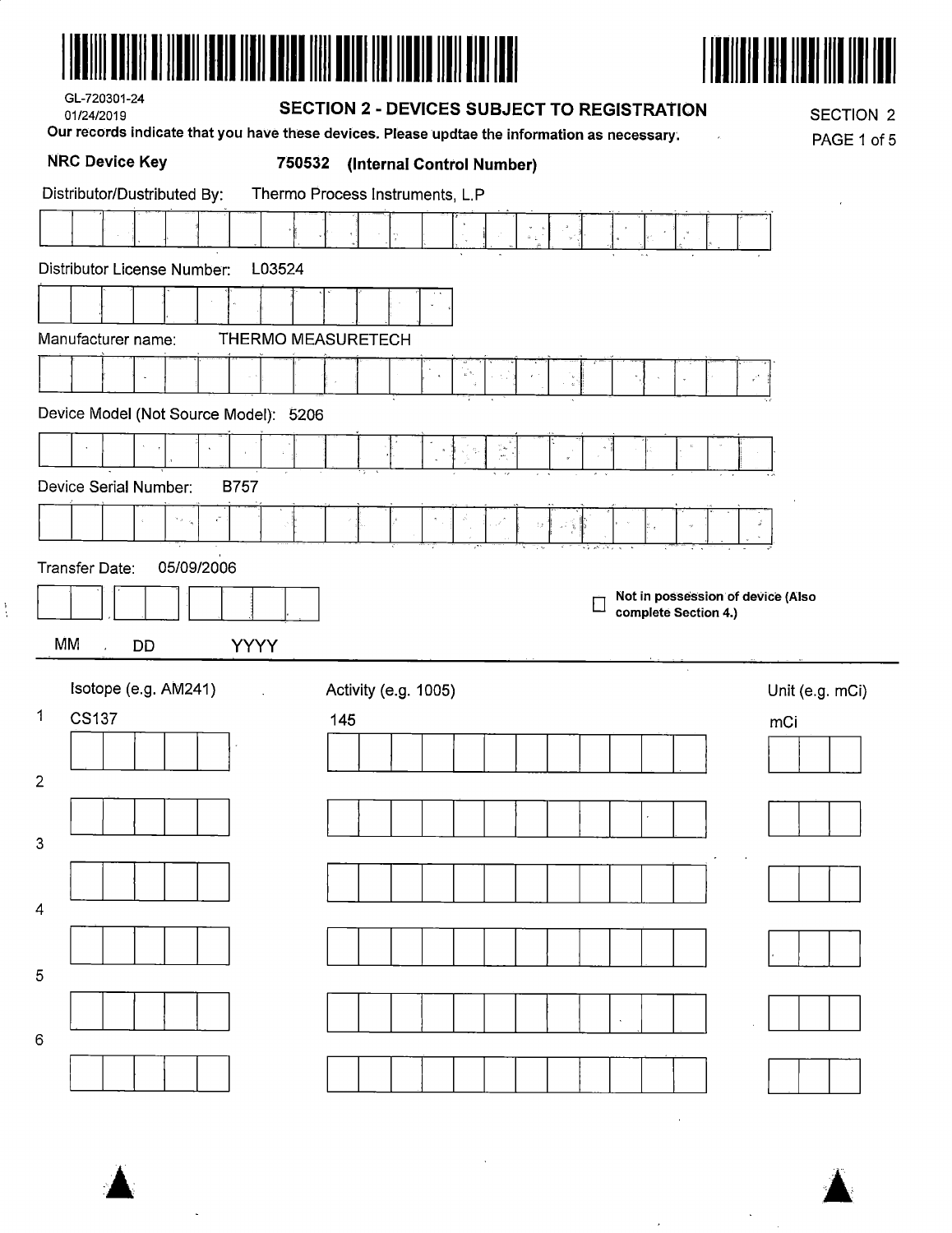| AIL DI III DAI TUDIR ITULI DULLE TIILI DULLEI TIUL TIONE TIULI D<br>GL-720301-24<br>01/24/2019 | SECTION 2 - DEVICES SUBJECT TO REGISTRATION<br>Our records indicate that you have these devices. Please updtae the information as necessary. | <b>SECTION 2</b><br>PAGE 2 of 5                           |
|------------------------------------------------------------------------------------------------|----------------------------------------------------------------------------------------------------------------------------------------------|-----------------------------------------------------------|
| <b>NRC Device Key</b><br>790556                                                                | (Internal Control Number)                                                                                                                    |                                                           |
| Distributor/Dustributed By:<br><b>Distributor License Number:</b><br>34-00639-04               | VEGA Americas, Inc.                                                                                                                          |                                                           |
|                                                                                                |                                                                                                                                              |                                                           |
| Manufacturer name:                                                                             |                                                                                                                                              |                                                           |
|                                                                                                | OHMART/VEGA CORPORATION                                                                                                                      |                                                           |
|                                                                                                |                                                                                                                                              |                                                           |
| Device Model (Not Source Model): SH-F1B.                                                       |                                                                                                                                              |                                                           |
|                                                                                                |                                                                                                                                              |                                                           |
| 1253GG<br>Device Serial Number:                                                                |                                                                                                                                              |                                                           |
| $\boldsymbol{\mathcal{C}}$ .<br>$\frac{3}{8} \frac{1}{8}$ .                                    | $\frac{1}{2}$                                                                                                                                |                                                           |
| 12/12/2008<br>Transfer Date:                                                                   |                                                                                                                                              |                                                           |
|                                                                                                |                                                                                                                                              | Not in possession of device (Also<br>complete Section 4.) |
| МM<br>YÝYY<br><b>DD</b>                                                                        |                                                                                                                                              |                                                           |
| Isotope (e.g. AM241)                                                                           |                                                                                                                                              |                                                           |
| 1<br><b>CS137</b>                                                                              | Activity (e.g. 1005)<br>60                                                                                                                   | Unit (e.g. mCi)<br>mCi                                    |
|                                                                                                |                                                                                                                                              |                                                           |
| $\overline{2}$                                                                                 |                                                                                                                                              |                                                           |
|                                                                                                |                                                                                                                                              |                                                           |
| $\overline{3}$                                                                                 |                                                                                                                                              |                                                           |
|                                                                                                |                                                                                                                                              |                                                           |
| 4                                                                                              |                                                                                                                                              |                                                           |
|                                                                                                |                                                                                                                                              |                                                           |
| 5                                                                                              |                                                                                                                                              |                                                           |
|                                                                                                | $\cdot$                                                                                                                                      |                                                           |
| 6                                                                                              |                                                                                                                                              |                                                           |
|                                                                                                |                                                                                                                                              |                                                           |
|                                                                                                |                                                                                                                                              |                                                           |
|                                                                                                |                                                                                                                                              |                                                           |
|                                                                                                |                                                                                                                                              |                                                           |
|                                                                                                |                                                                                                                                              |                                                           |

きょうしょ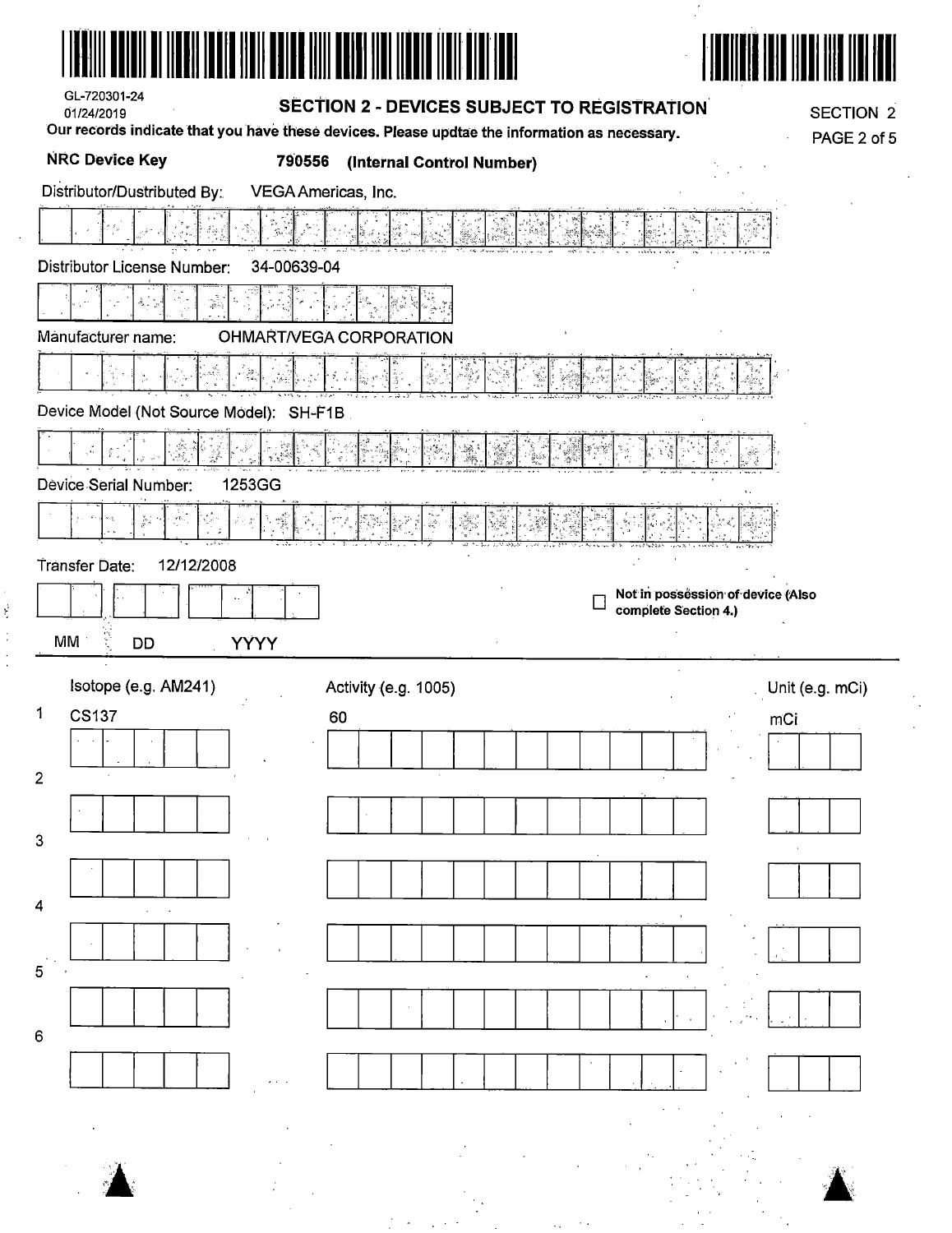| GL-720301-24<br><b>SECTION 2 - DEVICES SUBJECT TO REGISTRATION</b><br>01/24/2019<br>Our records indicate that you have these devices. Please updtae the information as necessary. | <b>SECTION 2</b><br>PAGE 3 of 5                           |
|-----------------------------------------------------------------------------------------------------------------------------------------------------------------------------------|-----------------------------------------------------------|
| <b>NRC Device Key</b><br>790557<br>(Internal Control Number)                                                                                                                      |                                                           |
| Distributor/Dustributed By:<br>VEGA Americas, Inc.<br>Distributor License Number:<br>34-00639-04                                                                                  |                                                           |
| $\mathbb{L}^{\frac{d}{2}}$ and                                                                                                                                                    |                                                           |
| Manufacturer name:<br>OHMART/VEGA CORPORATION                                                                                                                                     |                                                           |
|                                                                                                                                                                                   |                                                           |
| Device Model (Not Source Model): SH-F1B                                                                                                                                           |                                                           |
|                                                                                                                                                                                   |                                                           |
| 1260GG<br>Device Serial Number:                                                                                                                                                   |                                                           |
| $\epsilon$<br>. 刘                                                                                                                                                                 |                                                           |
| 12/12/2008<br>Transfer Date:                                                                                                                                                      |                                                           |
| MM<br><b>YYYY</b><br><b>DD</b>                                                                                                                                                    | Not in possession of device (Also<br>complete Section 4.) |
| Isotope (e.g. AM241)<br>Activity (e.g. 1005)<br>$\sim$                                                                                                                            | $\sim$<br>Unit (e.g. mCi)<br>$\epsilon = \infty$          |
| 1<br><b>CS137</b><br>60                                                                                                                                                           | mCi                                                       |
|                                                                                                                                                                                   |                                                           |
| $\overline{2}$                                                                                                                                                                    |                                                           |
|                                                                                                                                                                                   |                                                           |
| $\overline{3}$                                                                                                                                                                    |                                                           |
| 4 <sub>1</sub>                                                                                                                                                                    |                                                           |
|                                                                                                                                                                                   |                                                           |
| 5<br>$\epsilon$                                                                                                                                                                   |                                                           |
| $\,6\,$                                                                                                                                                                           |                                                           |
|                                                                                                                                                                                   |                                                           |
|                                                                                                                                                                                   |                                                           |

 $\frac{1}{\sqrt{2}}$ 

 $\begin{array}{c} \bullet \\ \bullet \\ \bullet \\ \bullet \end{array}$ 

 $\frac{d}{dt}$ 

 $\mathcal{L}_{\mathcal{A}}$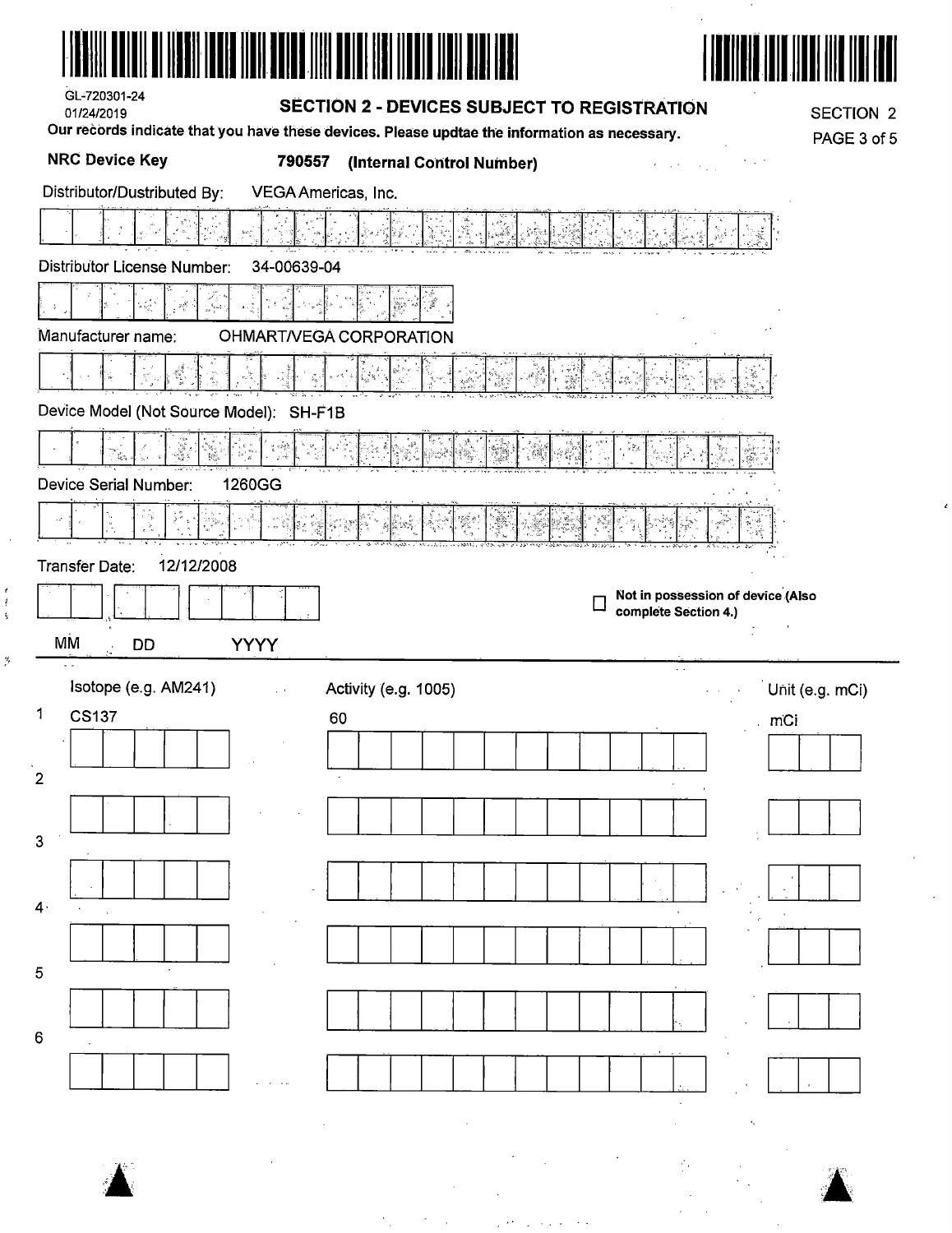| GL-720301-24<br>01/24/2019              | <b>SECTION 2 - DEVICES SUBJECT TO REGISTRATION</b>                                            | <b>SECTION 2</b>                                          |
|-----------------------------------------|-----------------------------------------------------------------------------------------------|-----------------------------------------------------------|
| <b>NRC Device Key</b>                   | Our records indicate that you have these devices. Please updtae the information as necessary. | PAGE 4 of 5                                               |
| Distributor/Dustributed By:             | 842013<br>(Internal Control Number)<br>VEGA Americas, Inc.                                    |                                                           |
|                                         |                                                                                               |                                                           |
|                                         |                                                                                               |                                                           |
| <b>Distributor License Number:</b>      | 34-00639-04                                                                                   |                                                           |
|                                         |                                                                                               |                                                           |
| Manufacturer name:                      | OHMART/VEGA CORPORATION                                                                       |                                                           |
| 동료                                      |                                                                                               |                                                           |
| Device Model (Not Source Model): SHLD-1 |                                                                                               |                                                           |
|                                         |                                                                                               |                                                           |
| Device Serial Number:                   | 9360CP                                                                                        |                                                           |
| t S                                     | W,                                                                                            |                                                           |
| 07/12/2016<br><b>Transfer Date:</b>     |                                                                                               |                                                           |
| 2014                                    |                                                                                               | Not in possession of device (Also<br>complete Section 4.) |
| MM<br><b>DD</b>                         | <b>YYYY</b>                                                                                   |                                                           |
| Isotope (e.g. AM241)                    | Activity (e.g. 1005)                                                                          | Unit (e.g. mCi)                                           |
| 1<br><b>CS137</b>                       | 20                                                                                            | mCi                                                       |
|                                         |                                                                                               |                                                           |
| 2                                       |                                                                                               |                                                           |
| 3                                       |                                                                                               |                                                           |
|                                         |                                                                                               |                                                           |
| 4                                       |                                                                                               |                                                           |
|                                         |                                                                                               |                                                           |
| 5                                       |                                                                                               |                                                           |
|                                         |                                                                                               |                                                           |
| 6                                       |                                                                                               |                                                           |
|                                         |                                                                                               |                                                           |
|                                         |                                                                                               |                                                           |
|                                         |                                                                                               |                                                           |
|                                         |                                                                                               |                                                           |

 $\frac{1}{2}$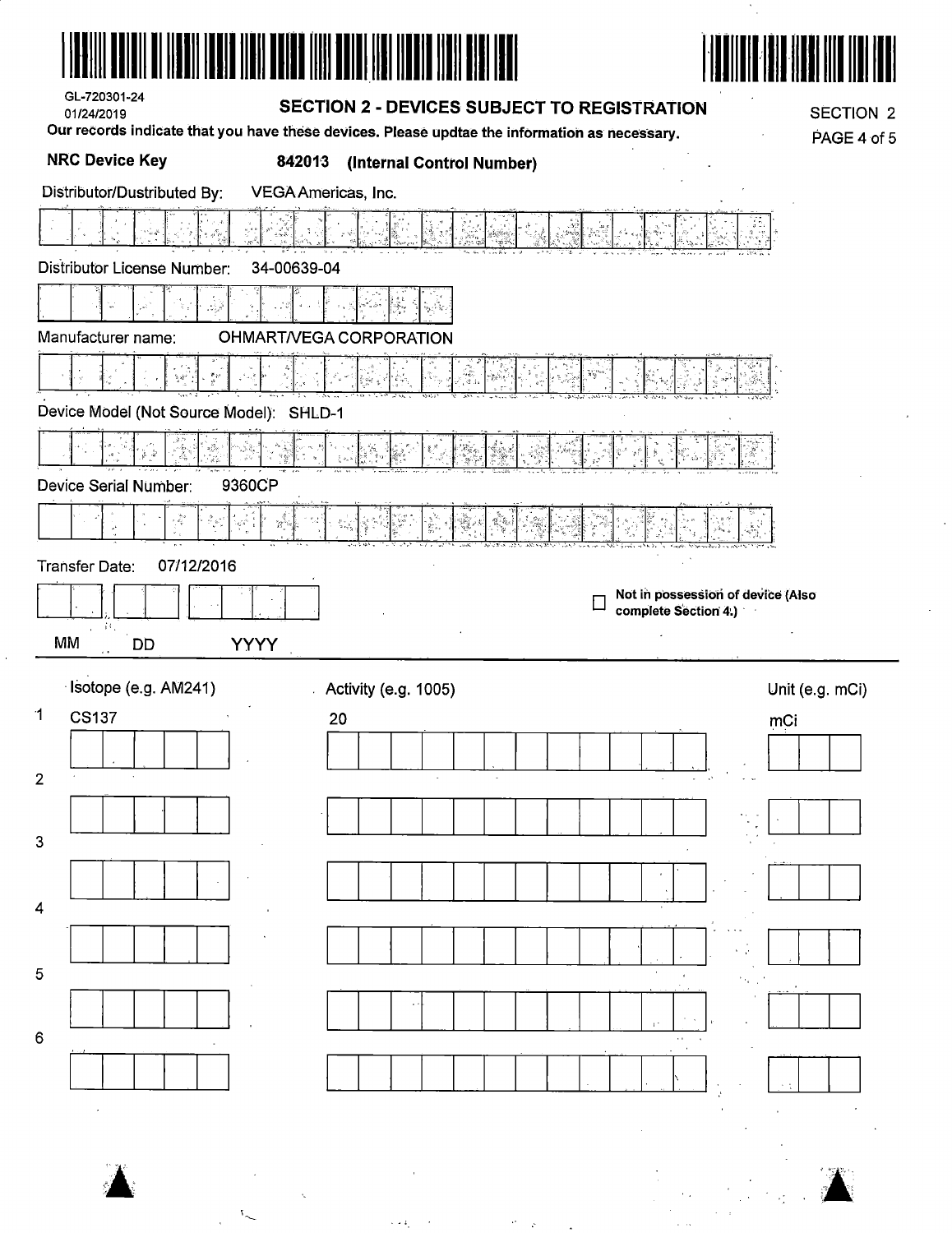| GL-720301-24<br>01/24/2019<br>Our records indicate that you have these devices. Please updtae the information as necessary.<br><b>NRC Device Key</b><br>842014 | <b>SECTION 2 - DEVICES SUBJECT TO REGISTRATION</b><br><b>SECTION 2</b><br>PAGE 5 of 5<br>(Internal Control Number) |  |
|----------------------------------------------------------------------------------------------------------------------------------------------------------------|--------------------------------------------------------------------------------------------------------------------|--|
| Distributor/Dustributed By:<br>VEGA Americas, Inc.                                                                                                             |                                                                                                                    |  |
|                                                                                                                                                                |                                                                                                                    |  |
| 34-00639-04<br>Distributor License Number:                                                                                                                     |                                                                                                                    |  |
|                                                                                                                                                                |                                                                                                                    |  |
| Manufacturer name:<br>OHMART/VEGA CORPORATION                                                                                                                  |                                                                                                                    |  |
|                                                                                                                                                                |                                                                                                                    |  |
| Device Model (Not Source Model): SHLD-1                                                                                                                        |                                                                                                                    |  |
| $\mathbb{S}^q_{\mathbf{a}_{\mathrm{ext}}}$                                                                                                                     | 385.                                                                                                               |  |
| <b>Device Serial Number:</b><br>9369CP                                                                                                                         |                                                                                                                    |  |
| ×)                                                                                                                                                             |                                                                                                                    |  |
| 07/12/2016<br>Transfer Date:                                                                                                                                   |                                                                                                                    |  |
|                                                                                                                                                                | Not in possession of device (Also                                                                                  |  |
| MM<br><b>YYYY</b><br><b>DD</b>                                                                                                                                 | complete Section 4.)                                                                                               |  |
|                                                                                                                                                                |                                                                                                                    |  |
|                                                                                                                                                                |                                                                                                                    |  |
| Isotope (e.g. AM241)                                                                                                                                           | Unit (e.g. mCi)<br>Activity (e.g. 1005)<br>$\mathcal{V}$                                                           |  |
| $\mathbf{1}$<br><b>CS137</b><br>20                                                                                                                             | mĊi                                                                                                                |  |
| $\overline{2}$                                                                                                                                                 |                                                                                                                    |  |
|                                                                                                                                                                |                                                                                                                    |  |
| $\mathbf{3}$                                                                                                                                                   |                                                                                                                    |  |
|                                                                                                                                                                |                                                                                                                    |  |
| 4                                                                                                                                                              |                                                                                                                    |  |
|                                                                                                                                                                |                                                                                                                    |  |
| 5                                                                                                                                                              |                                                                                                                    |  |
| $\mathbf 6$                                                                                                                                                    |                                                                                                                    |  |
|                                                                                                                                                                |                                                                                                                    |  |
|                                                                                                                                                                |                                                                                                                    |  |
|                                                                                                                                                                |                                                                                                                    |  |
|                                                                                                                                                                |                                                                                                                    |  |

医骨折 医神经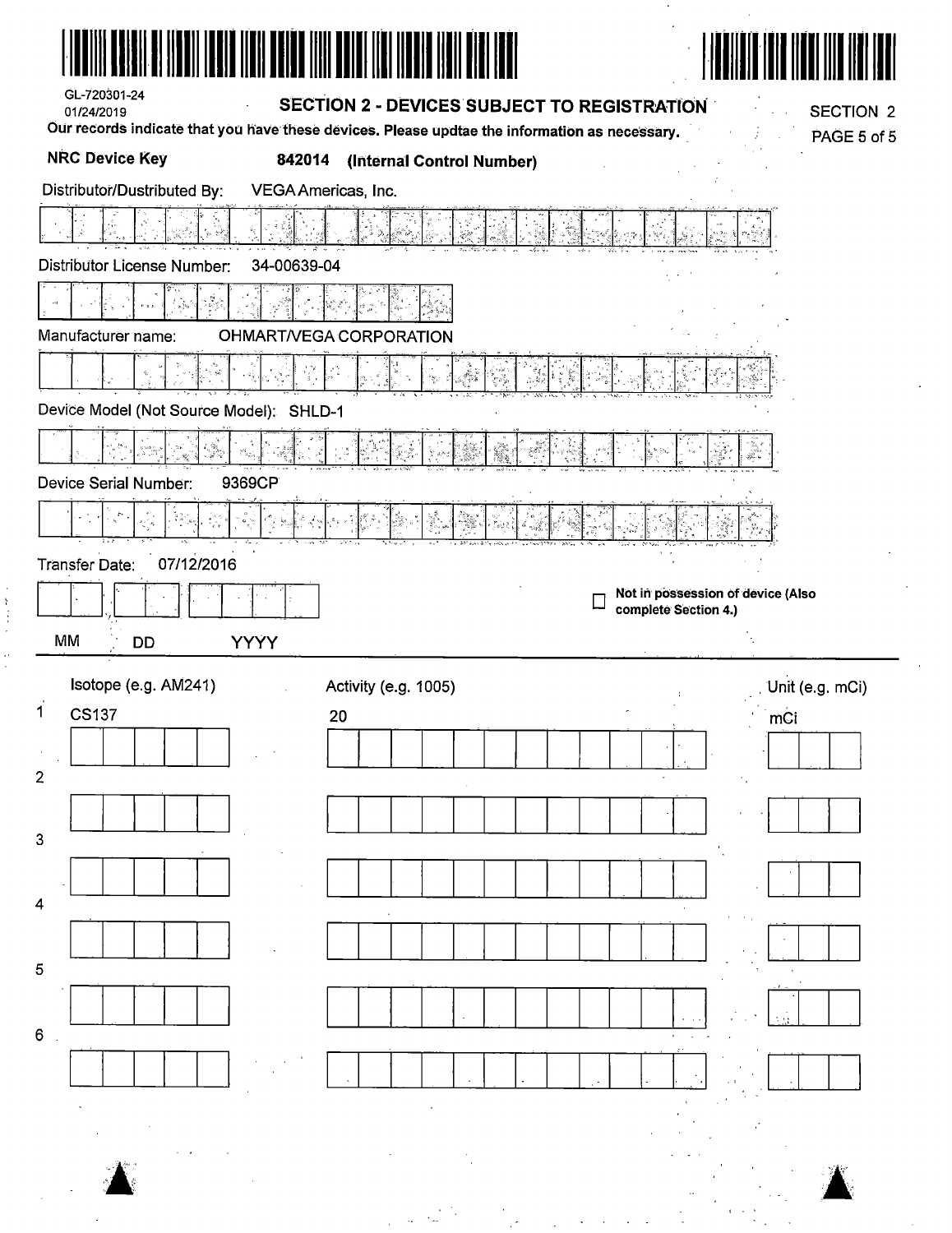

| GL-720301-24 |  |
|--------------|--|
| 01/24/2019   |  |

**SECTION 3 - ADDITIONAL DEVICES SUBJECT TO REGISTRATION** 

**SECTION 3** 

|              |                | <b>Manufacturer Name</b>                                                   |  |  | Provide information about other devices you have that are subject to registration. Do not report specifically licensed devices. |  |  |                     |  |                   |           |     |  | <b>PAGE TOTT</b> |                 |
|--------------|----------------|----------------------------------------------------------------------------|--|--|---------------------------------------------------------------------------------------------------------------------------------|--|--|---------------------|--|-------------------|-----------|-----|--|------------------|-----------------|
|              |                |                                                                            |  |  |                                                                                                                                 |  |  |                     |  |                   |           |     |  |                  |                 |
|              |                | <b>Initial Transferor Name</b>                                             |  |  |                                                                                                                                 |  |  |                     |  |                   |           |     |  |                  |                 |
|              |                |                                                                            |  |  |                                                                                                                                 |  |  |                     |  |                   |           |     |  |                  |                 |
|              |                |                                                                            |  |  | Initial Transferor License Number (if known)                                                                                    |  |  |                     |  |                   |           |     |  |                  |                 |
|              |                |                                                                            |  |  |                                                                                                                                 |  |  |                     |  |                   |           |     |  |                  |                 |
|              |                |                                                                            |  |  | Device Model Number (Not Source Model)                                                                                          |  |  |                     |  |                   |           |     |  |                  |                 |
|              |                |                                                                            |  |  |                                                                                                                                 |  |  |                     |  |                   |           |     |  |                  |                 |
|              |                | Device Serial Number                                                       |  |  |                                                                                                                                 |  |  |                     |  |                   |           |     |  |                  |                 |
|              |                |                                                                            |  |  |                                                                                                                                 |  |  |                     |  |                   |           |     |  |                  |                 |
|              |                | from a distributor/manufacturer, $\circ$<br>other licensee, other source)? |  |  | <b>Other General Licensee</b><br>O Other Sources                                                                                |  |  |                     |  | Date Transferred: | <b>MM</b> | DD' |  | <b>YYYY</b>      |                 |
|              |                | Isotope (e.g. AM241)                                                       |  |  |                                                                                                                                 |  |  | Activity (e.g. 100) |  |                   |           |     |  |                  | Unit (e.g. mCi) |
| 1.           | $\dot{\gamma}$ |                                                                            |  |  |                                                                                                                                 |  |  |                     |  |                   |           |     |  |                  |                 |
| 2.           |                |                                                                            |  |  |                                                                                                                                 |  |  |                     |  |                   |           |     |  |                  |                 |
| 3.<br>$\sim$ |                |                                                                            |  |  |                                                                                                                                 |  |  |                     |  |                   |           |     |  |                  |                 |
|              |                |                                                                            |  |  |                                                                                                                                 |  |  |                     |  |                   |           |     |  |                  |                 |
| 4.           |                |                                                                            |  |  |                                                                                                                                 |  |  |                     |  |                   |           |     |  |                  |                 |
| 5.           |                |                                                                            |  |  |                                                                                                                                 |  |  |                     |  |                   |           |     |  |                  | $\cdot\cdot$    |
| 6.           |                |                                                                            |  |  |                                                                                                                                 |  |  |                     |  |                   |           |     |  |                  |                 |
| 7.           |                |                                                                            |  |  |                                                                                                                                 |  |  |                     |  |                   |           |     |  |                  |                 |
| 8.           |                |                                                                            |  |  |                                                                                                                                 |  |  |                     |  |                   |           |     |  |                  |                 |
| 9.           |                |                                                                            |  |  |                                                                                                                                 |  |  |                     |  |                   |           |     |  |                  |                 |
| 10.          |                |                                                                            |  |  |                                                                                                                                 |  |  |                     |  |                   |           |     |  |                  |                 |
|              |                |                                                                            |  |  |                                                                                                                                 |  |  |                     |  |                   |           |     |  |                  |                 |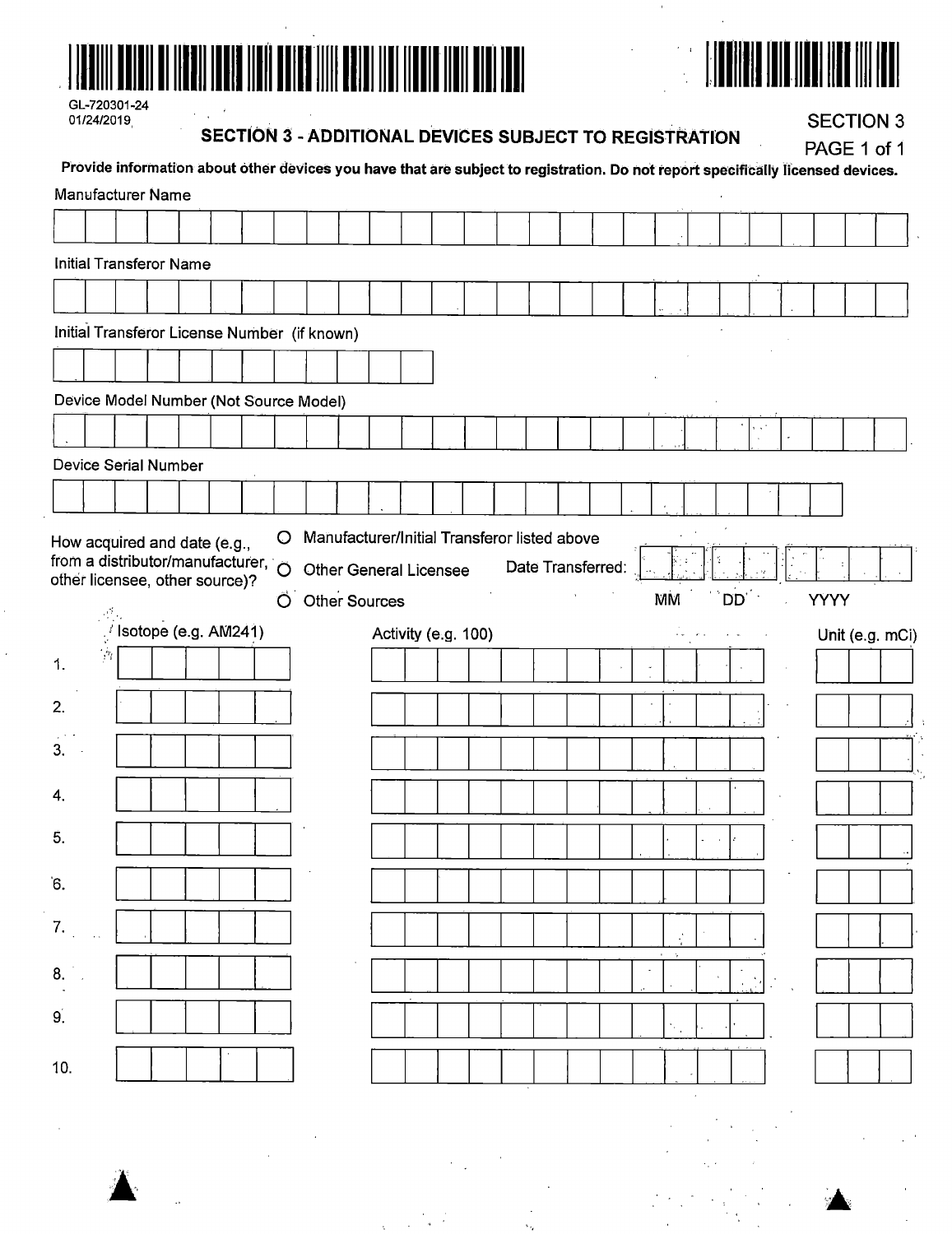

| --- <i>--</i> ---------<br>01/24/2019        |                                                                                                                                                        |  |  |  |  |                                                                                               | SECTION 4 - NOT IN POSSESSION OF DEVICE |  |  |  |  |                                                                      |     |                   |           |  |                |             | <b>SECTION 4</b> |             |  |                 |                                                             |  |  |                                                                    |
|----------------------------------------------|--------------------------------------------------------------------------------------------------------------------------------------------------------|--|--|--|--|-----------------------------------------------------------------------------------------------|-----------------------------------------|--|--|--|--|----------------------------------------------------------------------|-----|-------------------|-----------|--|----------------|-------------|------------------|-------------|--|-----------------|-------------------------------------------------------------|--|--|--------------------------------------------------------------------|
|                                              |                                                                                                                                                        |  |  |  |  | Provide information about devices listed in Section 2 or 6, but no longer in your possession. |                                         |  |  |  |  |                                                                      |     |                   |           |  |                | PAGE 1 of 1 |                  |             |  |                 |                                                             |  |  |                                                                    |
| Part 1<br>NRC Device Key:                    |                                                                                                                                                        |  |  |  |  |                                                                                               |                                         |  |  |  |  |                                                                      |     |                   |           |  | Transfer Date: |             |                  |             |  |                 |                                                             |  |  |                                                                    |
| (from Section 2 or 6)                        |                                                                                                                                                        |  |  |  |  |                                                                                               |                                         |  |  |  |  |                                                                      |     |                   | <b>MM</b> |  |                | DD          |                  | <b>YYYY</b> |  |                 |                                                             |  |  |                                                                    |
| Location of the Device:<br>$\circ$<br>Part 2 | O Whereabouts Unknown (Complete Part 1 only)<br>O Never Possessed the Device (Complete Part 1 only)<br>Returned to Manufacturer (Complete Part 1 only) |  |  |  |  |                                                                                               |                                         |  |  |  |  | License Number of Recipient (if transferred to a specific licensee): |     | (Complete Part 2) |           |  |                |             |                  |             |  |                 | O Transferred to a Specific Licensee (Not the manufacturer) |  |  | O Transferred to another general licensee (Complete Parts 2 and 3) |
|                                              |                                                                                                                                                        |  |  |  |  |                                                                                               |                                         |  |  |  |  |                                                                      |     |                   |           |  |                |             |                  |             |  |                 |                                                             |  |  |                                                                    |
| Company Name:                                |                                                                                                                                                        |  |  |  |  |                                                                                               |                                         |  |  |  |  |                                                                      |     |                   |           |  |                |             |                  |             |  |                 |                                                             |  |  |                                                                    |
|                                              |                                                                                                                                                        |  |  |  |  |                                                                                               |                                         |  |  |  |  |                                                                      |     |                   |           |  |                |             |                  |             |  |                 |                                                             |  |  |                                                                    |
| Department:                                  |                                                                                                                                                        |  |  |  |  |                                                                                               |                                         |  |  |  |  |                                                                      |     |                   |           |  |                |             |                  |             |  |                 |                                                             |  |  |                                                                    |
|                                              |                                                                                                                                                        |  |  |  |  |                                                                                               |                                         |  |  |  |  |                                                                      |     |                   |           |  |                |             |                  |             |  |                 |                                                             |  |  |                                                                    |
| Address Line 1:                              |                                                                                                                                                        |  |  |  |  |                                                                                               |                                         |  |  |  |  |                                                                      |     |                   |           |  |                |             |                  |             |  |                 |                                                             |  |  |                                                                    |
|                                              |                                                                                                                                                        |  |  |  |  |                                                                                               |                                         |  |  |  |  |                                                                      |     |                   |           |  |                |             |                  |             |  |                 |                                                             |  |  |                                                                    |
| Address Line 2:                              |                                                                                                                                                        |  |  |  |  |                                                                                               |                                         |  |  |  |  |                                                                      |     |                   |           |  |                |             |                  |             |  |                 |                                                             |  |  |                                                                    |
|                                              |                                                                                                                                                        |  |  |  |  |                                                                                               |                                         |  |  |  |  |                                                                      |     |                   |           |  |                |             |                  |             |  |                 |                                                             |  |  |                                                                    |
|                                              |                                                                                                                                                        |  |  |  |  |                                                                                               |                                         |  |  |  |  |                                                                      |     |                   |           |  |                |             |                  |             |  |                 |                                                             |  |  |                                                                    |
| City:                                        |                                                                                                                                                        |  |  |  |  |                                                                                               |                                         |  |  |  |  |                                                                      |     |                   |           |  |                |             |                  |             |  |                 |                                                             |  |  |                                                                    |
|                                              |                                                                                                                                                        |  |  |  |  |                                                                                               |                                         |  |  |  |  |                                                                      |     |                   |           |  |                |             |                  |             |  |                 |                                                             |  |  |                                                                    |
| State:                                       |                                                                                                                                                        |  |  |  |  | Zip Code:                                                                                     |                                         |  |  |  |  |                                                                      | н., |                   |           |  |                |             |                  |             |  |                 |                                                             |  |  |                                                                    |
| Part 3                                       |                                                                                                                                                        |  |  |  |  |                                                                                               |                                         |  |  |  |  | Enter the name of the individual responsibe for this device:         |     |                   |           |  |                |             |                  |             |  |                 |                                                             |  |  |                                                                    |
| Last name:                                   |                                                                                                                                                        |  |  |  |  |                                                                                               |                                         |  |  |  |  |                                                                      |     |                   |           |  |                |             |                  |             |  |                 |                                                             |  |  |                                                                    |
|                                              |                                                                                                                                                        |  |  |  |  |                                                                                               |                                         |  |  |  |  |                                                                      |     |                   |           |  |                |             |                  |             |  |                 |                                                             |  |  |                                                                    |
| First name:                                  |                                                                                                                                                        |  |  |  |  |                                                                                               |                                         |  |  |  |  |                                                                      |     |                   |           |  |                |             |                  |             |  | Middle Initial: |                                                             |  |  |                                                                    |
|                                              |                                                                                                                                                        |  |  |  |  |                                                                                               |                                         |  |  |  |  |                                                                      |     |                   |           |  |                |             |                  |             |  |                 |                                                             |  |  |                                                                    |
|                                              | <b>Business Telephone</b><br>Extension:<br>Number:                                                                                                     |  |  |  |  |                                                                                               |                                         |  |  |  |  |                                                                      |     |                   |           |  |                |             |                  |             |  |                 |                                                             |  |  |                                                                    |
| Title:                                       |                                                                                                                                                        |  |  |  |  |                                                                                               |                                         |  |  |  |  |                                                                      |     |                   |           |  |                |             |                  |             |  |                 |                                                             |  |  |                                                                    |
|                                              |                                                                                                                                                        |  |  |  |  |                                                                                               |                                         |  |  |  |  |                                                                      |     |                   |           |  |                |             |                  |             |  |                 |                                                             |  |  |                                                                    |
|                                              |                                                                                                                                                        |  |  |  |  |                                                                                               |                                         |  |  |  |  |                                                                      |     |                   |           |  |                |             |                  |             |  |                 |                                                             |  |  |                                                                    |
|                                              |                                                                                                                                                        |  |  |  |  |                                                                                               |                                         |  |  |  |  |                                                                      |     |                   |           |  |                |             |                  |             |  |                 |                                                             |  |  |                                                                    |

l.



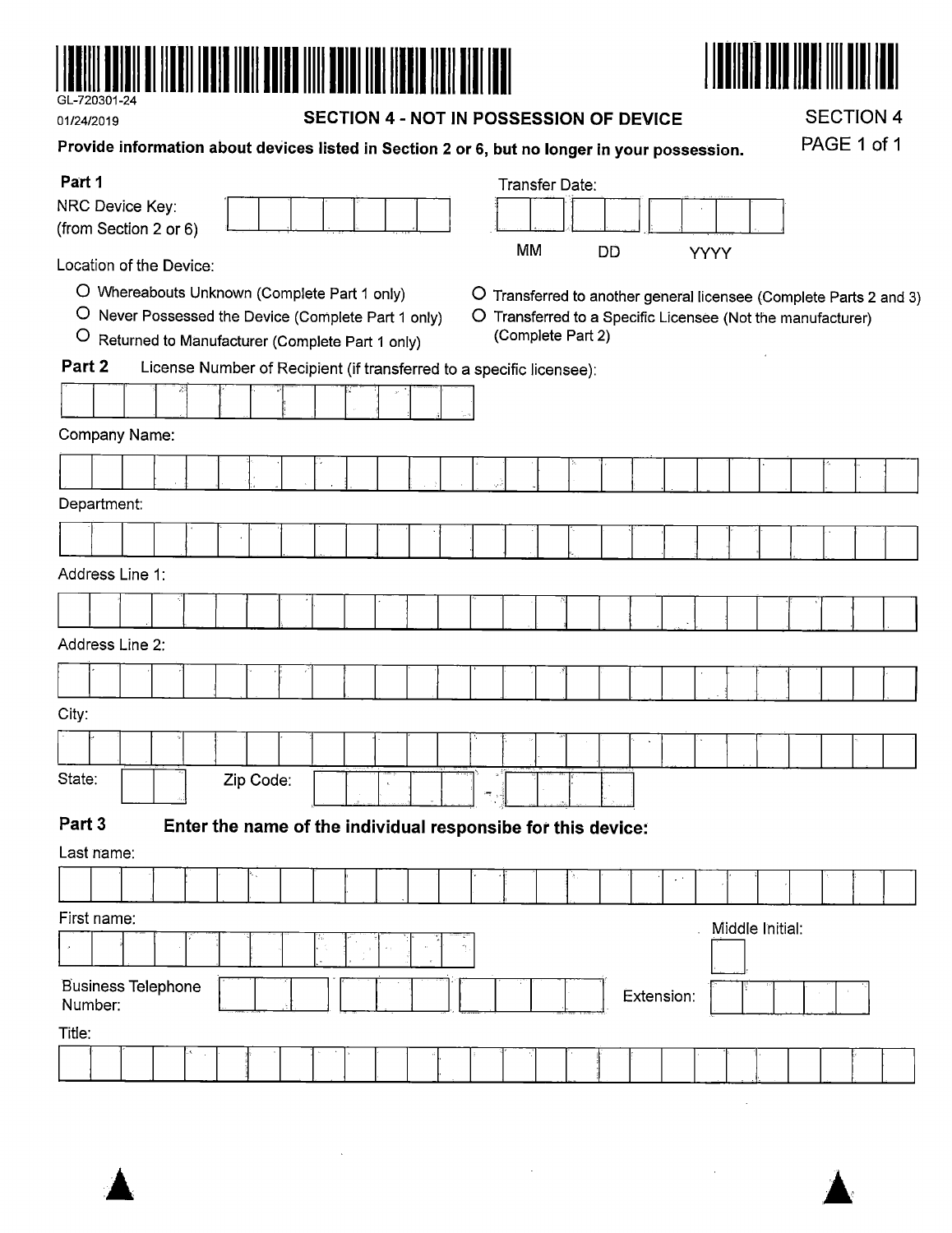



#### **SECTION 5** - **CERTIFICATION**



SECTION 5 PAGE 1 of 1

I hereby certify that:

- A. All information contained in this registration is true and complete to the best of my knowledge and belief.
- B. A physical inventory of the devices subject to registration has been completed, and the device information on this form has been checked against the device labeling.
- C. I am aware of the requirements of the general license, provided in 10 CFR 31.5. (Copied of applicable regulations may be viewed at the NRC website at:

http://www.nrc.gov/reading-rm/doc-collections/cfr)

Churstopher A. Pundun 2-25-2019

**SIGNATURE** - **RESPONSIBLE INDIVIDUAL (Listed in Section 1) DATE** 

**WARNING:** FALSE STATEMENTS MAY BE SUBJECT TO CIVILAND/OR CRIMINAL PENALTIES, NRC REGULATIONS REQUIRE THAT SUBMISSIONS TO THE NRC BE COMPLETE AND·AGCURAtE IN ALL MATERIAL ASPECTS. 10 U.S. C SECTION 1001 MAKES IT A CRIMINAL OFFENSE TO MAKE A WILLFULLY WRONG STATEMENT OR REPRESENTATION TO ANY DEPARTMENT OR AGENCY OF THE UNITED STATES AS TO ANY MATTER IN ITS JURISDICTION.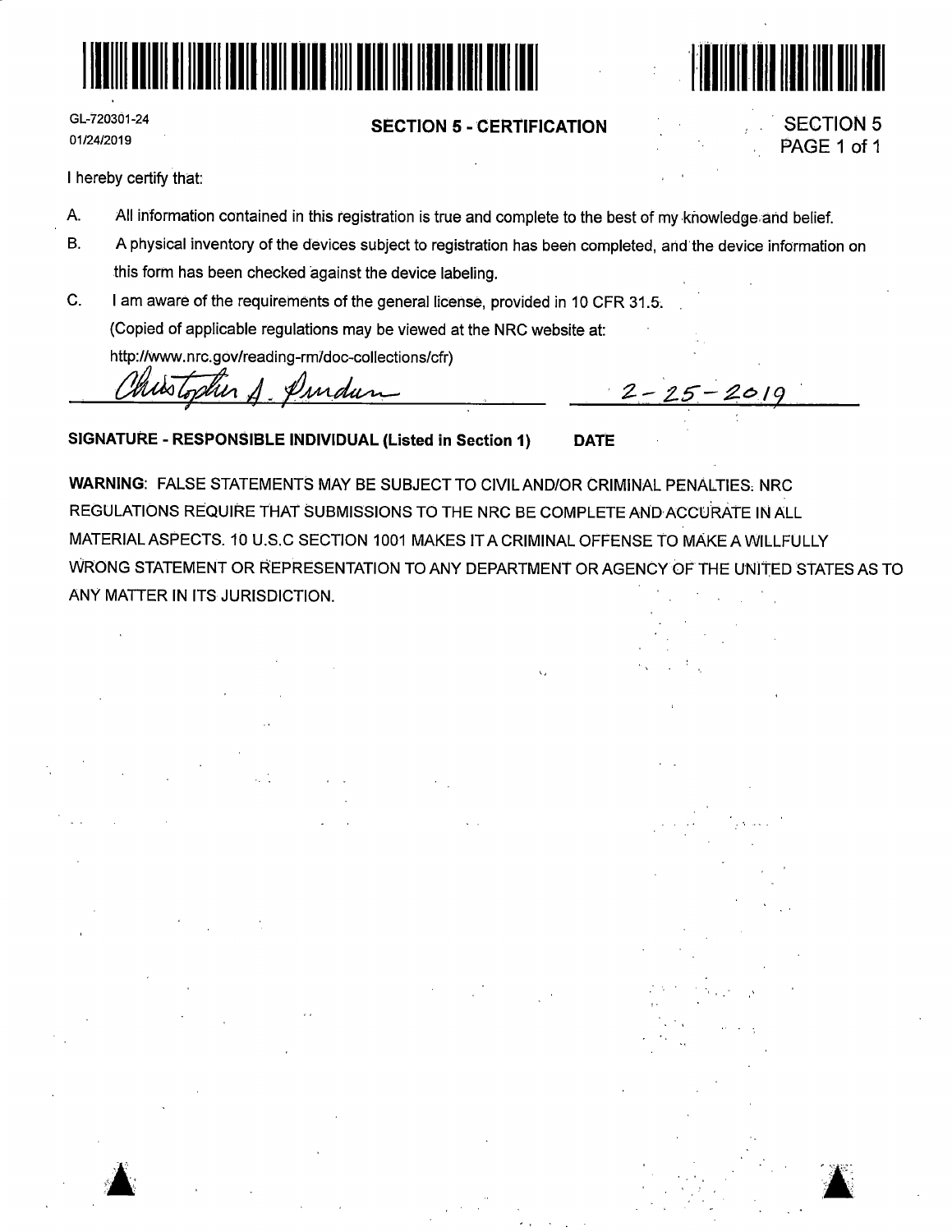

 $\hat{\textbf{A}}$ *:&* 



| 01/24/2019                                          | <b>SECTION 6 - DEVICE NOT SUBJECT TO REGISTRATION</b> |                                 |                         |  |  |  |  |  |  |
|-----------------------------------------------------|-------------------------------------------------------|---------------------------------|-------------------------|--|--|--|--|--|--|
| 799736<br><b>NRC Device Key:</b>                    | Manufacturer License No:                              | R-01082-E12                     |                         |  |  |  |  |  |  |
| Manufacturer Name: BERTHOLD TECHNOLOGIES USA, LLC   |                                                       | $\mathcal{L}$ and $\mathcal{L}$ |                         |  |  |  |  |  |  |
| Model Number: LB 7502                               | 22570-10068<br>Serial #:                              | Transfer Date:                  | 09/03/2009              |  |  |  |  |  |  |
| Isotope: CS137                                      | Activity: 0.9                                         | Unit: mCi                       |                         |  |  |  |  |  |  |
| NRC Device Key: 799737                              | Manufacturer License No:                              | R-01082-E12                     |                         |  |  |  |  |  |  |
| Manufacturer Name: BERTHOLD TECHNOLOGIES USA, LLC   |                                                       |                                 |                         |  |  |  |  |  |  |
| Model Number: LB 7502                               | Serial #: 22570-10069                                 | Transfer Date: 09/03/2009       |                         |  |  |  |  |  |  |
| Isotope: CS137<br>$\sim$                            | Activity: 0.9                                         | Unit: mCi                       |                         |  |  |  |  |  |  |
| NRC Device Key: 803178                              | Manufacturer License No:                              | R-01082-E12                     |                         |  |  |  |  |  |  |
| Manufacturer Name: BERTHOLD TECHNOLOGIES USA, LLC   |                                                       |                                 |                         |  |  |  |  |  |  |
| Model Number: LB 7502                               | <b>D0045</b><br>Serial #:                             | Transfer Date:                  | 12/06/2005              |  |  |  |  |  |  |
| Isotope: CS137                                      | Activity: 0.72                                        | Unit: mCi                       |                         |  |  |  |  |  |  |
| NRC Device Key: 803179                              | Manufacturer License No:                              | R-01082-E12                     |                         |  |  |  |  |  |  |
| Manufacturer Name: BERTHOLD TECHNOLOGIES USA, LLC   |                                                       |                                 |                         |  |  |  |  |  |  |
| Model Number: LB 7502<br>$\sim 10^{-10}$ M $_\odot$ | D0046<br>Serial #:                                    | <b>Transfer Date:</b>           | 12/06/2005              |  |  |  |  |  |  |
| Isotope: CS137                                      | Activity: 0.72                                        | Unit: mCi                       |                         |  |  |  |  |  |  |
| NRC Device Key: 803180                              | Manufacturer License No:                              | R-01082-E12                     |                         |  |  |  |  |  |  |
| Manufacturer Name: BERTHOLD TECHNOLOGIES USA, LLC   |                                                       |                                 |                         |  |  |  |  |  |  |
| Model Number: LB 7502                               | D0047<br>Serial #:                                    | Transfer Date: 12/06/2005       |                         |  |  |  |  |  |  |
| Isotope: CS137                                      | Activity: 0.72                                        | Unit: mCi                       | $\alpha\in\mathbb{Z}^n$ |  |  |  |  |  |  |
| 803181<br><b>NRC Device Key:</b>                    | Manufacturer License No:                              | R-01082-E12                     |                         |  |  |  |  |  |  |
| Manufacturer Name: BERTHOLD TECHNOLOGIES USA, LLC   |                                                       |                                 |                         |  |  |  |  |  |  |
| Model Number: LB 7502                               | D0048<br>Serial #:                                    | Transfer Date:                  | 12/06/2005              |  |  |  |  |  |  |
| Isotope: CS137                                      | Activity: 0.72                                        | Unit: mCi                       |                         |  |  |  |  |  |  |
| 820133<br><b>O</b> NRC Device Key:                  | Manufacturer License No:                              | R-01082-E12                     |                         |  |  |  |  |  |  |
| Manufacturer Name: BERTHOLD TECHNOLOGIES USA, LLC   |                                                       |                                 |                         |  |  |  |  |  |  |
| Model Number: LB 7502                               | 00112<br>Serial #:                                    | <b>Transfer Date:</b>           | 09/08/2009              |  |  |  |  |  |  |
| Isotope: CS137                                      | Activity: 0.9                                         | Unit: 5 mCi                     |                         |  |  |  |  |  |  |

 $r_{\scriptscriptstyle\perp}$